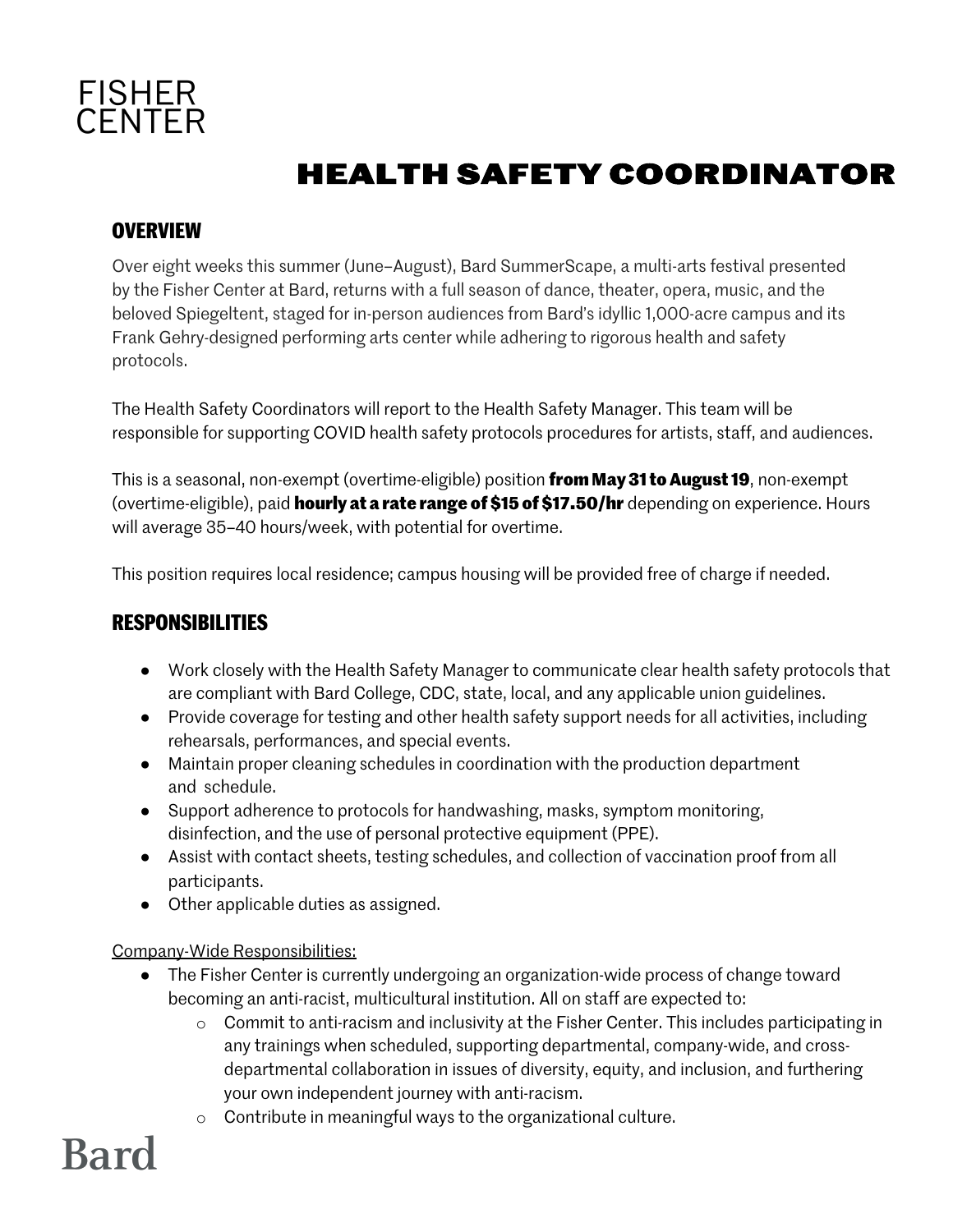

#### **QUALIFICATIONS**

- At least two years professional experience in the performing arts or production; experience working in COVID safety is preferred.
- Ability to work in a fast-paced festival to manage multiple venues, protocols, and priorities.
- COVID-19 compliance certification (courses offered through groups such as Health Education and Arts & Science).
- Completion of Johns Hopkins University Contact Tracing (online course).
- Medical awareness and knowledge about the Sars CoV-2 Virus and how it is transmitted.
- Knowledge of all safety regulations governing the production.
- Strong decision-making skills and ability to take necessary steps.
- Ability and enthusiasm to collaborate and be self-motivated.
- Excellent communication and listening skills, keen attention to detail, and a positive attitude.

#### **LOCATION**

Bard's beautiful 1,000-acre campus is situated on the east bank of the Hudson River, in Annandale-on Hudson, New York. Community life is defined by numerous cultural and recreational opportunities in the surrounding historic Hudson River Valley and by proximity to New York City. Nearby towns and villages include Rhinebeck, Tivoli, and Red Hook, New York.

### **TO APPLY**

Complete the application form here https://formfaca.de/sm/X7-2QMBi8.

Applications for this position will be reviewed on a rolling basis until the position is filled.

For any questions or issues with the application form, please contact fcjobs@bard.edu.

*Bard College is an equal opportunity employer, and we welcome applications from those who contribute to our diversity. All qualified applicants will receive consideration for employment without regard to race, color, religion, sex, mental, or physical disability, age, sexual orientation, gender identity, national origin, familial status, veteran status, or genetic information. Bard is committed to providing access, equal opportunity, and reasonable accommodation for all individuals in employment practices, services, programs, and activities.*

#### **ABOUT THE SUMMERSCAPE FESTIVAL**

SummerScape is a world-renowned multi-arts festival presented by the Fisher Center at Bard. Over eight weeks this summer (June–August), Bard SummerScape returns with a full season of dance, theater, opera, music, and the beloved Spiegeltent, culminating in the 32nd annual Bard Music Festival,

# **Bard**